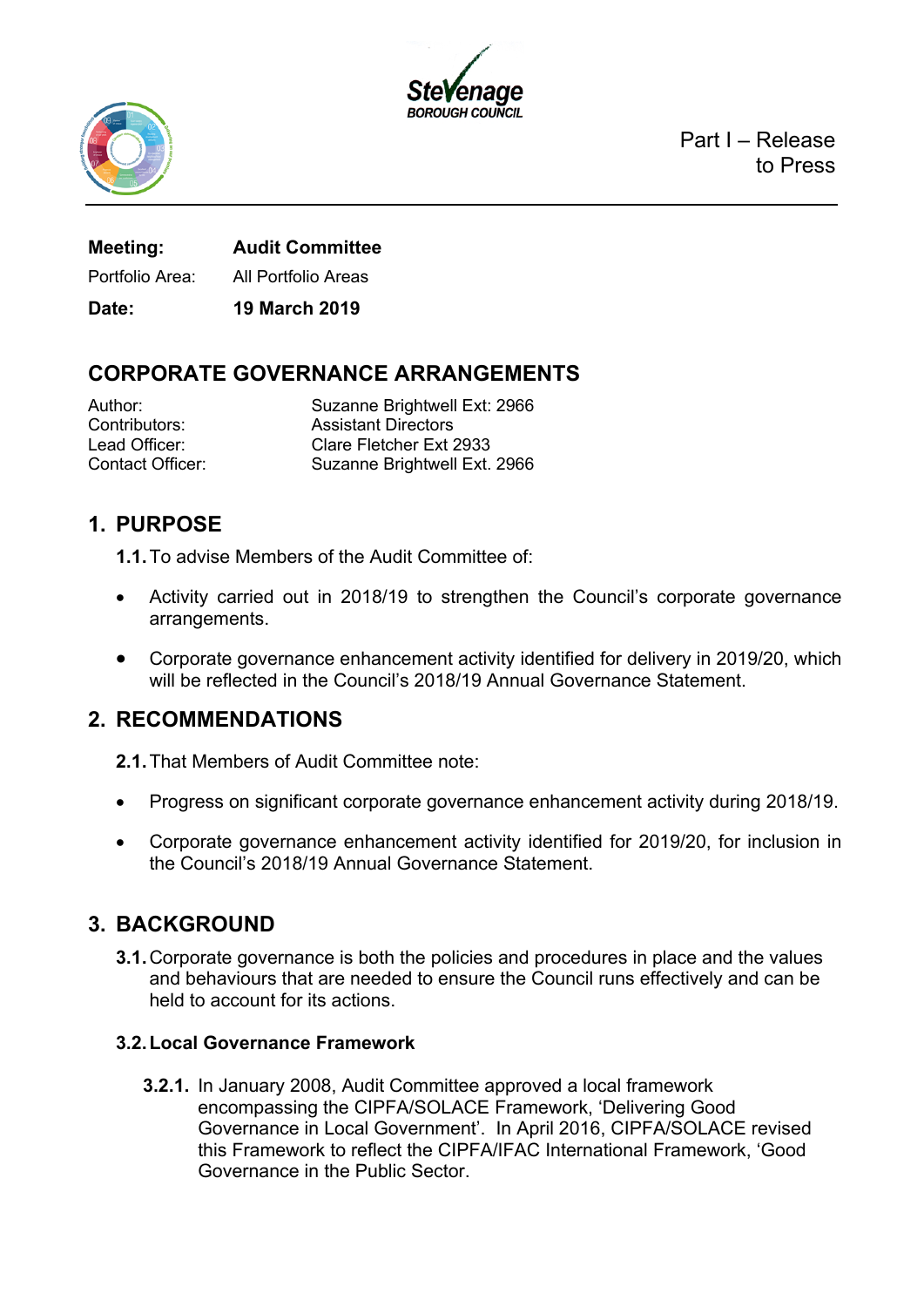The 2016 CIPFA/SOLACE 'Delivering Good Governance' Framework focuses on seven core principles of good governance and recommends the actions an authority needs to follow to:

- Set out its commitment to the principles of good governance
- Determine its own governance structure, or Local Code of Governance.
- Ensure that it operates effectively in practice through the review of arrangements.
- **3.2.2**. The Framework defines the principles that should underpin the governance of each local government organisation and outlines the requirement for authorities to test their governance structures and partnerships against the principles contained in the Framework by:
	- Developing and maintaining an up to date Local Code of Governance, including arrangements for ensuring ongoing effectiveness
	- Reviewing existing governance arrangements, and
	- Reporting publicly on compliance with the Local Code of Governance on an annual basis setting out how they have monitored the effectiveness of their governance arrangements in the year and identify any enhancement required.
- **3.2.3.** The CIPFA/SOLACE seven core principles of good governance are:

**A: Behaving with integrity, demonstrating strong commitment to ethical values and respecting the rule of the law**

#### **B: Ensuring openness and comprehensive stakeholder engagement**

(Principles A and B are considered fundamental and applicable through principles C to G)

**C: Defining outcomes in terms of sustainable economic, social and environmental benefits**

**D: Determining the interventions necessary to optimise the achievement of intended outcomes**

**E: Developing the entity's capacity, including the capability of its leadership and the individuals within it**

**F: Managing risks and performance through robust internal control and strong public financial management**

**G: Implementing good practices in transparency, reporting and audit to deliver effective accountability.**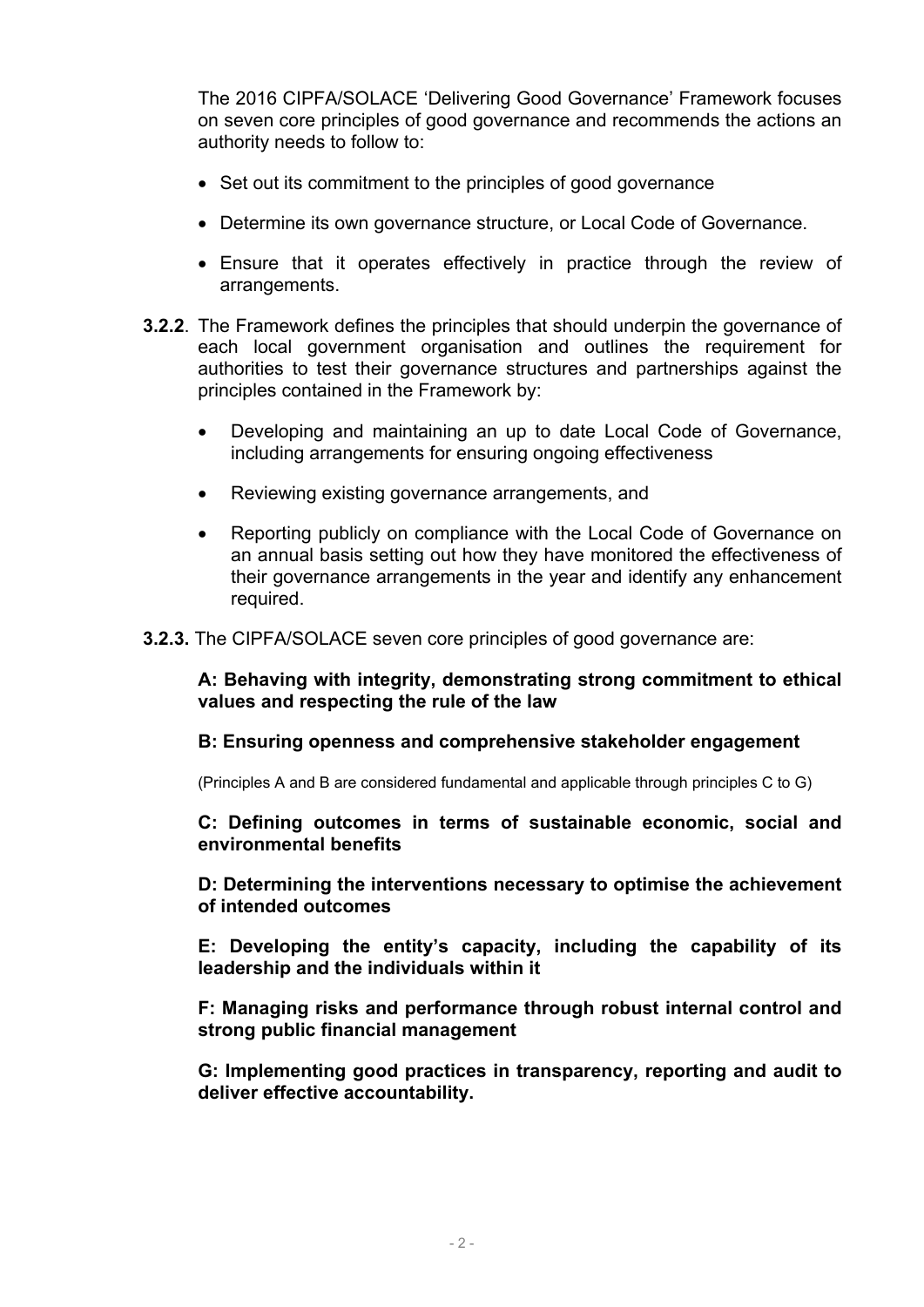The diagram below, taken from the International Framework, Good Governance in the Public Sector (CIPFA/IFAC, 2014) illustrates the above principles of good governance in the public sector and how they relate to each other.



**3.2.4** For each of the above core principles, the Framework outlines a set of subprinciples and a set of behaviours and actions that demonstrate good governance in practice.

#### **3.3 Local Code of Governance**

- **3.3.1** To achieve good governance, a local authority should be able to demonstrate that its governance structures comply with those outlined in the 'Delivering Good Governance' Framework. The Framework states that the authority should develop and maintain a Local Code of Governance which reflects the principles identified in the Framework.
- **3.3.2** The Council's current Local Code of Governance, revised to enhance the assessment process was last approved by Audit Committee in June 2017.

#### **3.4 Legislation and Proper Practice**

The self-assessment of the Council's corporate governance arrangements against the CIPFA/SOLACE Framework principles forms part of the assurance process for the production of the Council's Annual Governance Statement to meet Regulation 6 of the 2015 Accounts and Audit (England) Regulations.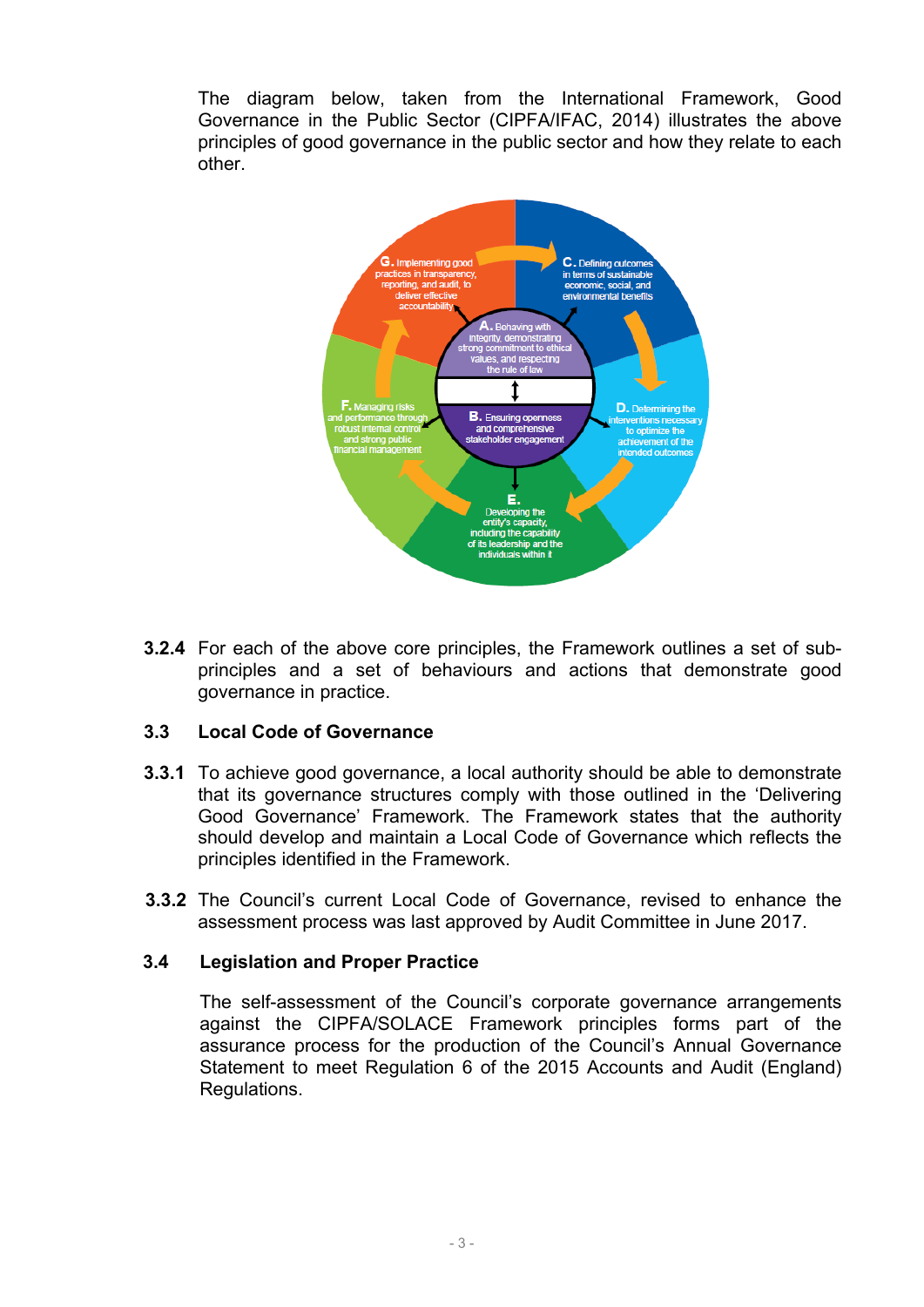### **3.5 Review of Corporate Governance Arrangements**

- **3.5.1** The primary focus of the Council's review of governance arrangements is focused on compliance with the core and sub-principles that form the 'Delivering Good Governance' Framework.
- **3.5.2** To ensure a proactive approach to this review, Corporate Governance Group meets quarterly to regularly consider the effectiveness of the Council's governance arrangements against the Framework. Each of the seven principles (outlined previously in Paragraph 3.2.3) is reviewed by Corporate Governance throughout the year.
- **3.5.3** Significant enhancement activity identified as a result of these reviews is reflected below in Paragraphs 3.6 and 3.7 and also in the appendices to this report. To provide Members with a complete picture of governance enhancement carried out in 2018/19 and scheduled for 2019/20, enhancement activity pertaining to best practice has also been reflected in the Appendices.
- **3.5.4** Enhancement activity is deemed significant if recommended for inclusion in the Annual Governance Statement by the Shared Internal Audit Service following their review of control arrangements to meet the Audit Plan, or if identified as key to the management of 'very high/high level' strategic risks. By adopting this approach, any concerns over key controls that have a material effect on corporate governance arrangements and the delivery of outcomes should be addressed.

#### **3.6 Significant Governance Enhancement Activity in 2018/19**

**3.6.1** Progress in relation to significant governance enhancement activity included in the 2017/18 Annual Governance Statement and carried out in 2018/19 is summarised below:

**AGS Action 1: A new Housing Asset Management Strategy and Action Plan to be developed to set the framework for maintaining the Council's housing stock effectively over the next five years and support delivery of the Future Town Future Council Programme:** A new five year Housing Asset Management strategy (2019-2024), with an action plan for implementation of the strategy over the next five years has been developed and is being considered at the March Executive meeting.

**AGS Action 2: The draft General Fund Asset Management Strategy was considered by Executive on 14 February 2018. Officers and Members will now enhance the strategy with the incorporation of the Council's Co-operative principles to ensure that the Council's fundamental principle of working with the community to manage the Council's assets is reflected:** Executive approved the adoption of a General Fund Asset Management Strategy and a rolling five year Action Plan which will act as a monitor to report progress and achievement.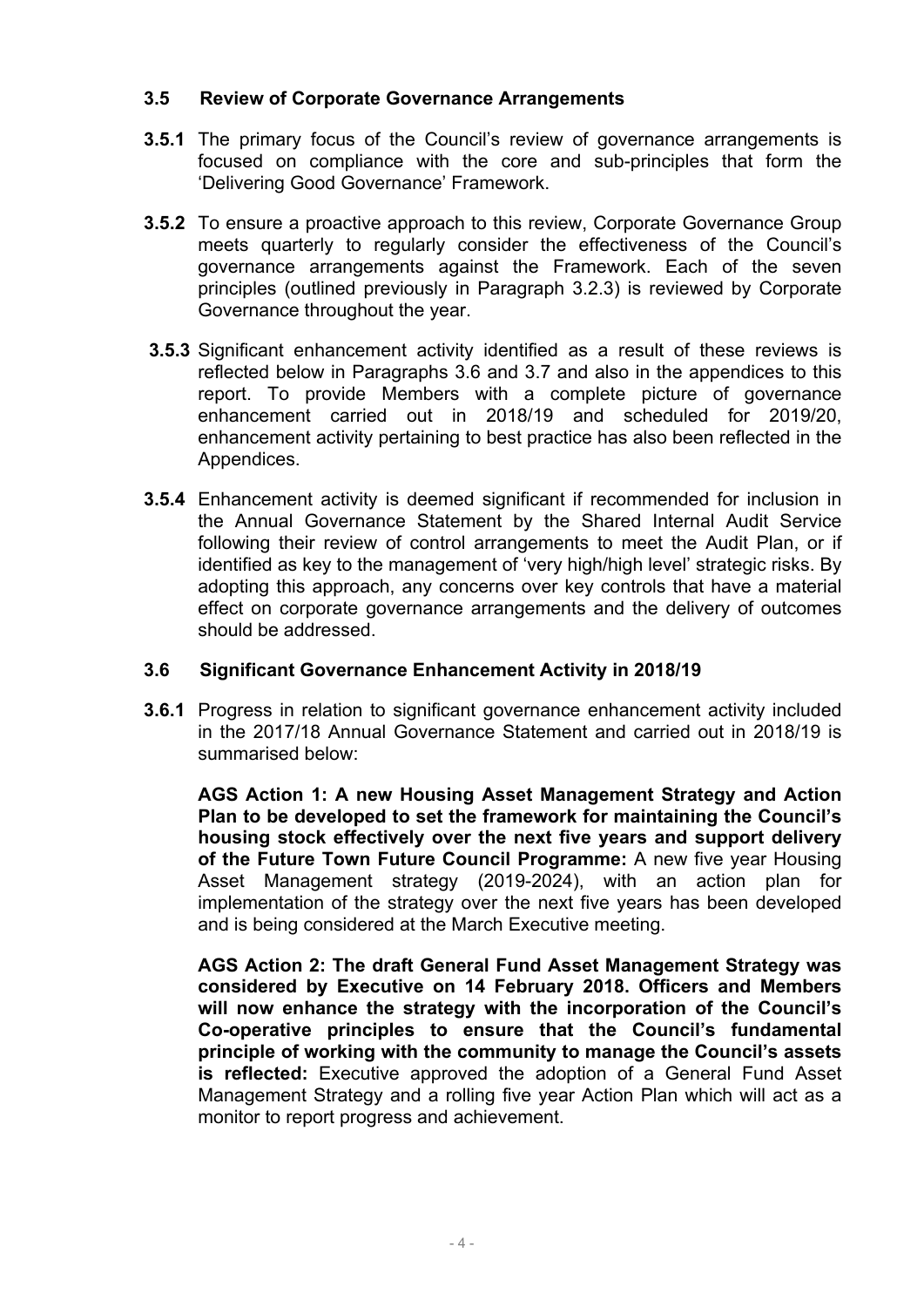**AGS Action 3: Implement and embed improved Repairs and Voids service delivery models to ensure that the new business unit management team have complete and informed ownership and accountability for enhanced service delivery that meets customer needs**: New delivery and case management arrangements for the Repairs and Voids service have been implemented ensuring ownership and accountability for delivery from the point of receipt through to closure. These new arrangements have had a positive impact on service performance*.*

**AGS Action 4: Implement the restructure of services through Future-Council Business Reviews to improve corporate capacity and deliver sustainable services that better meet the needs of customers:** Recruitment is underway for a number of key posts across the Council that will enhance capacity and key skills. The Fourth Tier Management reviews are nearing completion.

**AGS Action 5: Continue to implement the Technology Shared Service Improvement Plan to deliver a wide range of IT enhancements, including enhancements to cyber security and increased resilience of the Council's IT and telephone systems to ensure the Council continues to provide a secure and high performing IT environment:** Significant improvement activity has taken place to ensure the Council's IT and telephone systems continue to provide a secure and high performing IT environment. A new generator has been installed to improve power resilience at the Daneshill House Data Centre. Migration of the Council's telephone system is complete for East Herts and work has commenced on the Stevenage Borough Council migration with work expected to be complete early in 2019/20. A series of IT infrastructure enhancements have also been implemented to provide a more reliable and secure service that supports delivery of more digital solutions for customers and staff. The Shared IT Service is working with Microsoft to develop a programme of activity to further enhance IT infrastructure and resilience. A draft ICT strategy and road map is being developed which will further inform 2019/20 enhancement activity.

**AGS Action 6: Embed information management arrangements across the Council to ensure that best practice records management across the Council continues to be applied and customer data is appropriately managed:** Substantial progress has been made to ensure the Council is General Data Protection Regulation (GDPR) compliant and to make sure staff are aware of their responsibilities with regards to the management of customer data. Training to help service teams understand the importance of good customer information handling has included: mandatory GDPR elearning; bespoke training delivered to field-based operatives at Cavendish Depot and lunchtime learning sessions for other staff. Data Protection policies and guidance have also been updated. Enhancement activity has been reflected in a follow-up SIAS audit report on GDPR Preparedness which provided 'Good' level of assurance.

**AGS Action 7: To further enhance health and safety arrangements, an initial action plan has been produced. Ongoing activity may be identified as a result of Assistant Director and internal/external peer reviews and to be addressed in an appropriate timeframe:** To ensure and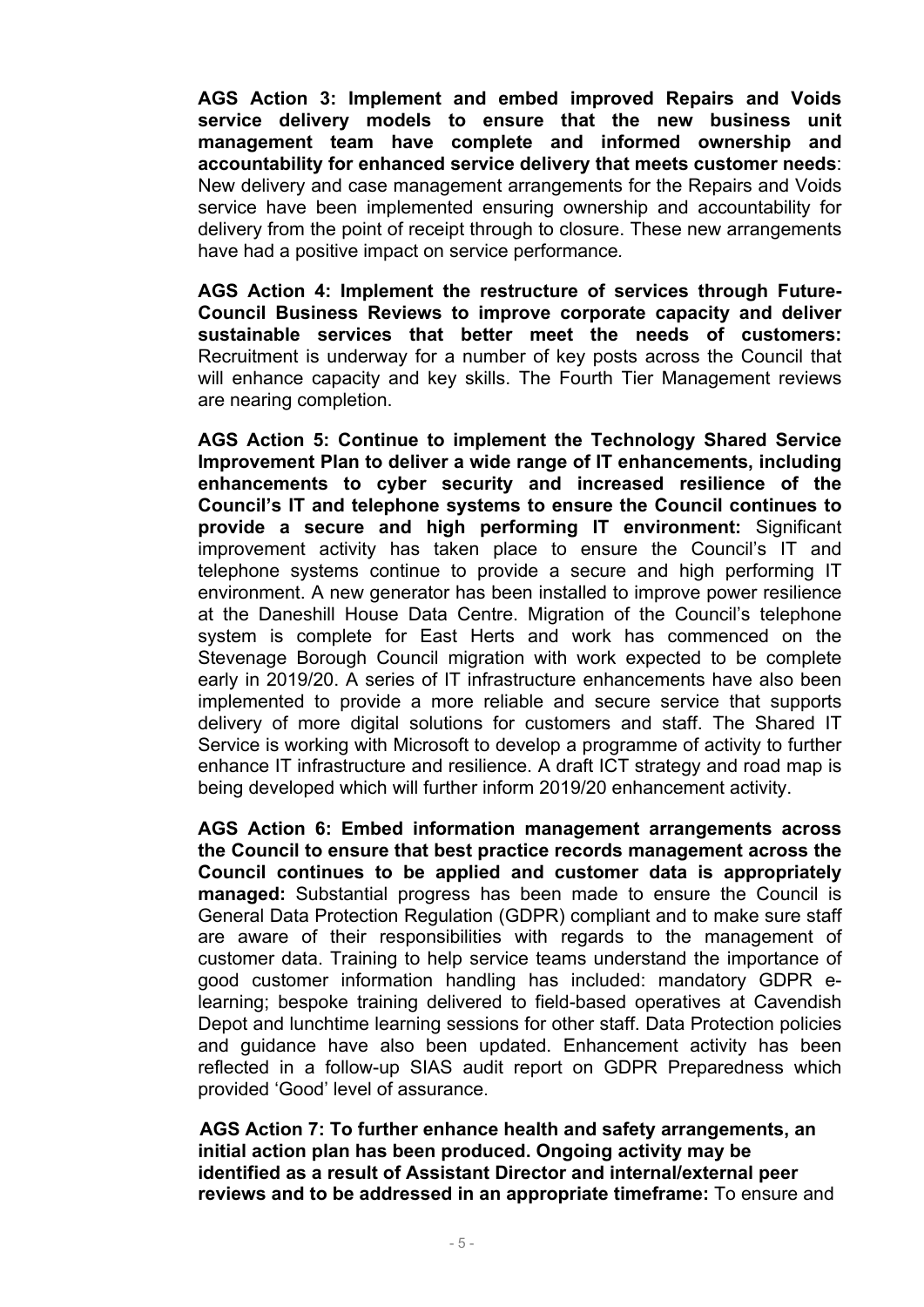maintain corporate wide oversight and clarity on health and safety compliance and performance across the Council, a new corporate health and safety governance structure has been put in place that provides assurance to senior management that health and safety assessments and activity across the Council are being effectively managed.

**3.6.2** In addition, a wider programme of governance enhancement pertaining to best practice in 2018/19 was delivered and is reflected in Appendix A, together with the significant activity as outlined above.

#### **3.7 Significant Governance Enhancement activity planned in 2019/20**

 **3.7.1** Significant governance enhancement activity to be reflected in the 2018/19 Annual Governance Statement for delivery in 2019/20 is summarised below:

**AGS Action 1: Implementation of the first phase of the Action Plan to deliver the five year Housing Asset Management Strategy (2019-2024) to ensure the Council delivers maximum value from its assets whilst providing quality homes for its tenants.** Activity identified in 2019/20 includes establishing a programme of stock condition surveys, review of mobile working arrangements, Asset Management Database audit, enhance general fund property data reporting, carry out a refresh of Asset Review data, carry out an options appraisal of the Council's high rise flat blocks and Pinewoods Sheltered Housing scheme, fire safety enhancement activity; analysis of repairs trends and costs; review of the Aids and Adaptations Policy; review of ability and financial viability to take on subcontracted works in-house; review procedures for measuring efficiency savings and review of Empty Homes systems, procedures and policies,

**AGS Action 2: Implementation of actions identified for 2019/20 to implement the five year General Fund Asset Management Strategy:** A review of the Council's commercial portfolio and locality reviews to be carried out. This will then be followed by implementation of action identified by these reviews

**AGS Action 3: Continue to implement and embed the restructure of services through Future Council – Business reviews to improve corporate capacity and deliver sustainable services that better meet customer needs:** Implementation of new structures and appointment to posts.

**AGS Action 4: Shared IT Service to continue to develop and implement a strategy and programme of activity to enhance IT infrastructure, cyber security, governance arrangements, policy framework and resilience:** This enhancement encompasses a broad area of complex activity covered by programmes of work with significant resource requirements over the next twelve months and beyond. This includes restructure of the IT security team to enable enhanced IT security activity; an infrastructure review and refresh; completion of the telephone project, IT policy framework refresh and review and implementation of enhanced governance arrangements.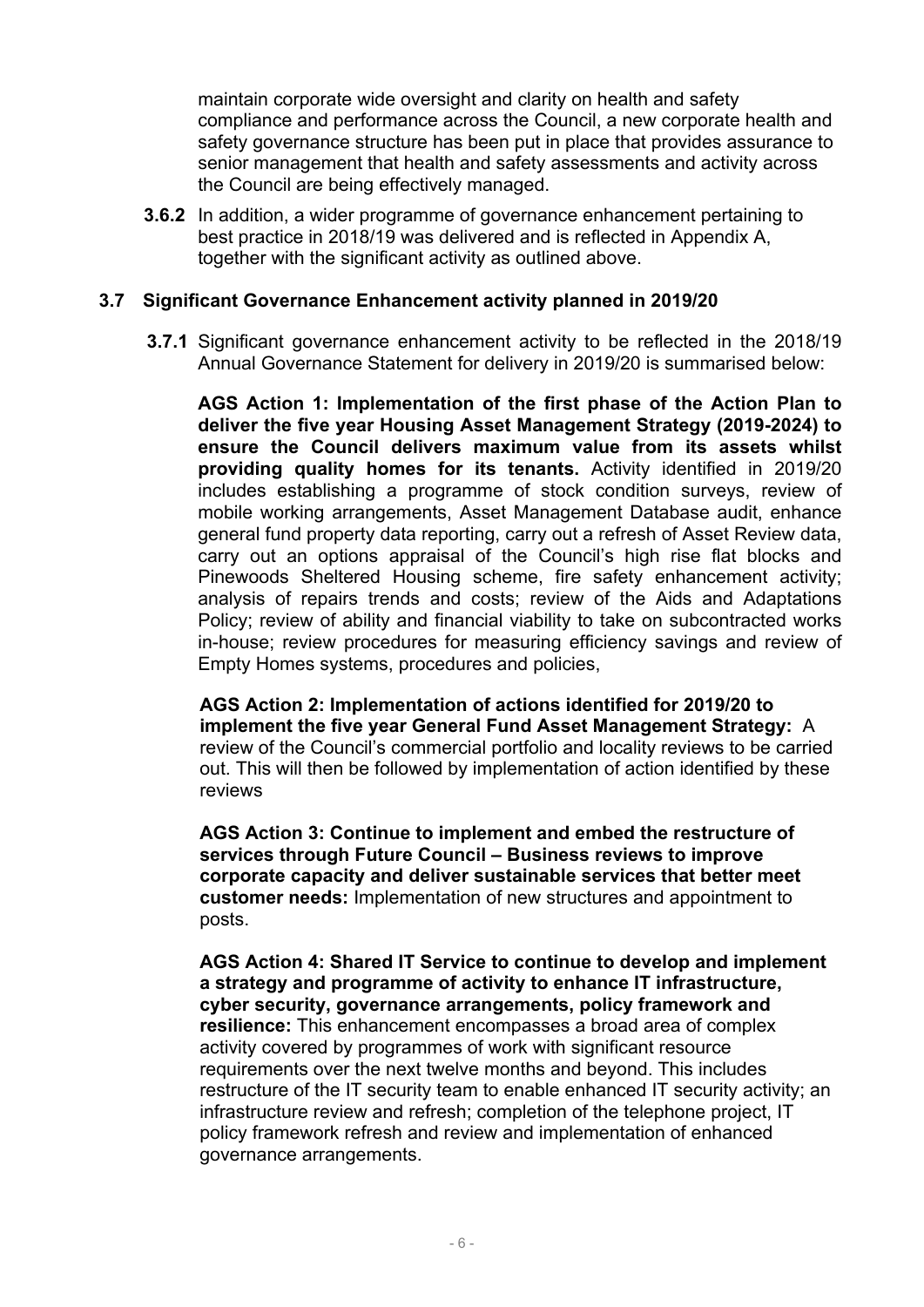AGS Action 5: Continue to enhance and embed information management arrangements across the Council to ensure that best practice records management continues to be applied and customer data is appropriately managed: IT Systems and solutions to be investigated to ensure that data remains secure. A programme of work is currently being developed for resource approval to take forward this work.

**AGS Action 6: Embed the new Health and Safety Framework to ensure health and safety compliance and performance across the Council.** Training and awareness activity to continue to embed the new Health and Safety Framework throughout all Council operations.

**AGS Action 7: The governance framework and business plan for the CCTV Partnership to be reviewed by the CCTV Joint Executive and Company Board of Directors:** This enhancement activity includes a complete review of the partnership and governance arrangements between all CCTV Partner authorities, including a complete review of the partnership agreement, terms of reference and reporting arrangements, creation of a five year Business Plan and implementation of the new governance arrangements.

**3.7.2** In addition, a wider programme of governance enhancement, pertaining to best practice in 2019/20 is reflected in Appendix B, together with the significant activity as outlined above.

### **4. REASONS FOR RECOMMENDED COURSE OF ACTION AND OTHER OPTIONS**

The self-assessment of the Council's corporate governance arrangements against the 'Delivering Good Governance in Local Government' Framework principles and identification of significant governance action to facilitate continued compliance with this Framework, forms part of the assurance process for the production of the Council's Annual Governance Statement to meet Regulation 6 of the 2015 Accounts and Audit (England) Regulations.

### **5. IMPLICATIONS**

#### **5.1.Financial Implications**

There are no direct financial implications arising from this report.

#### **5.2.Legal Implications**

The governance enhancements identified in this report inform the Annual Governance Statement which will be reported to Audit Committee in June. It is a requirement for the Council to publish an Annual Governance Statement alongside its Statement of Accounts.

#### **5.3.Risk Implications**

Risk management supports robust corporate governance arrangements by identifying potential risks associated with the achievement of corporate priorities and statutory requirements. Weakness in corporate governance arrangements can